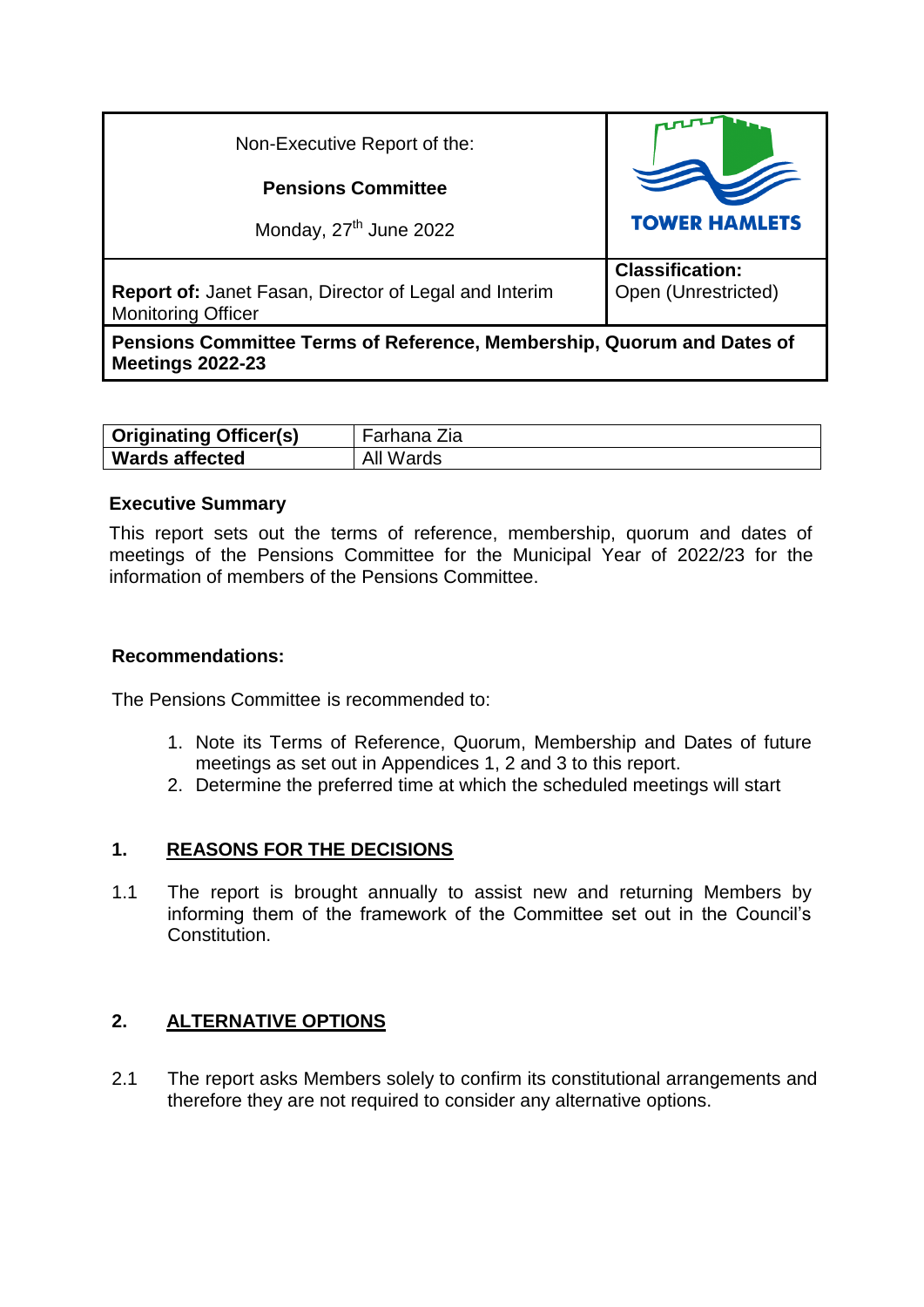# **3. DETAILS OF THE REPORT**

3.1 Each year, following the establishment of the Committee at the Council's Annual Meeting, it is customary that the newly established Committee considers its procedural arrangements.

### **Pension Committee Arrangements**

- 3.2 At the Annual General Meeting of the full Council held on  $25<sup>th</sup>$  May 2022, the Authority approved proportionality, establishment of the Committees and Panels of the Council and appointment of Members thereto. The membership of Pensions Committee for the municipal year 2022/23 was among the committees' memberships approved and these details are set out at Appendix 2 to the report.
- 3.3 Having been established by Council, it is customary that the committee (at its first meeting of the municipal year) note its terms of reference, and quorum. These are set out in Appendix 1 to the report.
- 3.4 The Committee's meetings for the remainder of the year, as agreed at the same meeting of the Council, are also provided at Appendix 3.
- 3.5 Meetings are scheduled to take place at 6:30 p.m. except where the meeting falls within the month of Ramadan where they will aim to take place at 5:30 p.m. The Committee may wish to discuss an alternative start time that suits its Members at the first meeting of the Committee.
- 3.6 It may be necessary to convene additional meetings of the Committee should urgent business arise. Officers will consult with the Chair and Members as appropriate.

# **4. EQUALITIES IMPLICATIONS**

4.1 When drawing up the schedule of dates, consideration was given to avoiding school holiday dates and known dates of religious holidays and other important dates where at all possible.

# **5. OTHER STATUTORY IMPLICATIONS**

- 5.1 This section of the report is used to highlight further specific statutory implications that are either not covered in the main body of the report or are required to be highlighted to ensure decision makers give them proper consideration. Examples of other implications may be:
	- Best Value Implications,
	- Consultations.
	- Environmental (including air quality),
	- Risk Management,